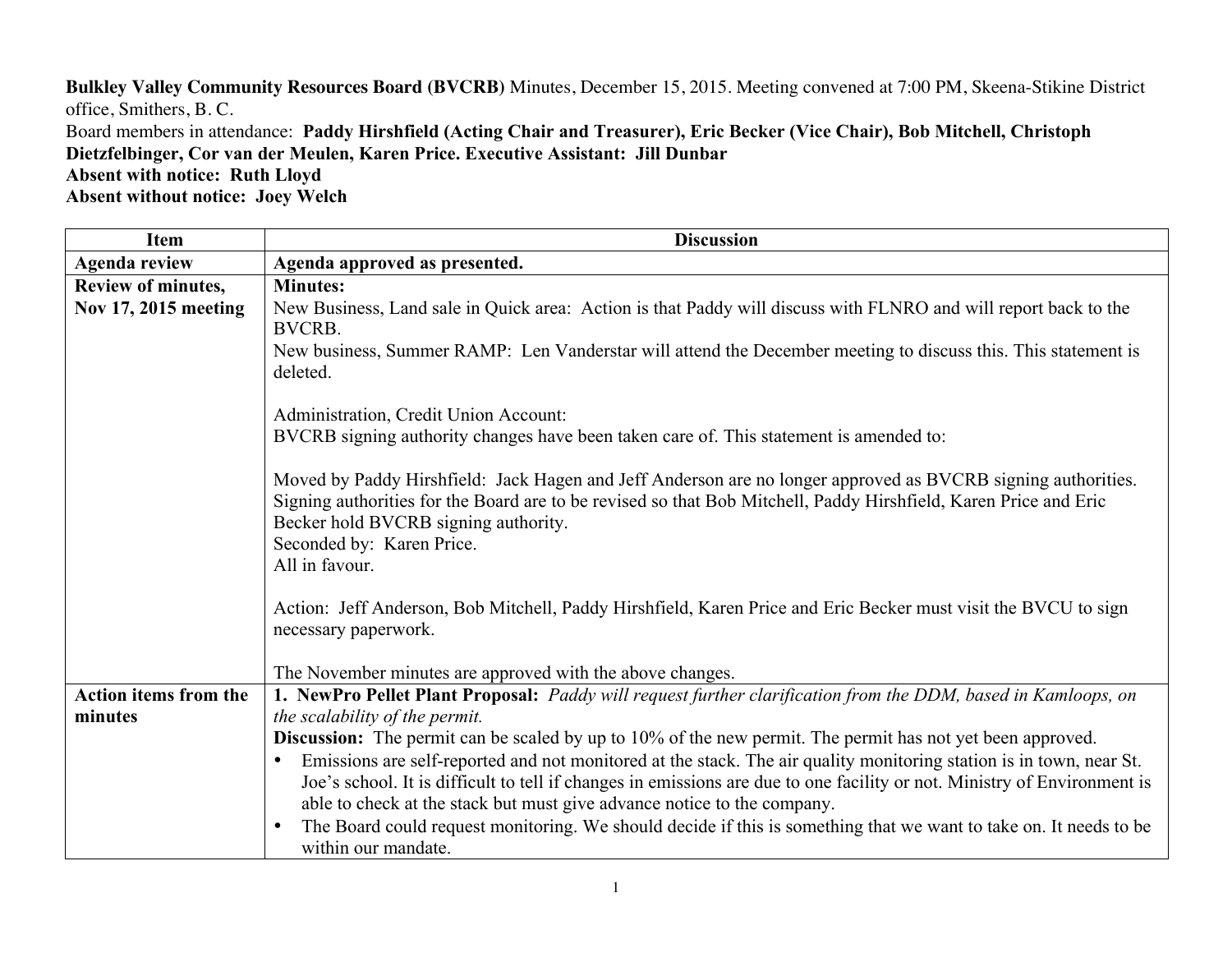| Item | <b>Discussion</b>                                                                                                                                                                                                                                                                                             |
|------|---------------------------------------------------------------------------------------------------------------------------------------------------------------------------------------------------------------------------------------------------------------------------------------------------------------|
|      | We generally look at issues outside the town boundaries. There are many other effects that aren't monitored as<br>well.                                                                                                                                                                                       |
|      | It is fair to say that we are concerned. They might be able to detect a trend.                                                                                                                                                                                                                                |
|      | Who monitors and who pays for it?                                                                                                                                                                                                                                                                             |
|      | The company might be OK with monitoring. They have said that emissions will be much lower under the new<br>permit.                                                                                                                                                                                            |
|      | Action: The BV Airshed Society will be invited to the January meeting, to describe their activities and discuss<br>potential synergies. The pellet plant proposal will be discussed.                                                                                                                          |
|      | Action: Follow-up with FLNRO will depend on response from the BV Airshed Society. The Board may want to find<br>out what monitoring is being conducted and how it is being done. The Board may want to ask what monitoring is<br>being done at other facilities and if plans are being successfully followed. |
|      | Action: Karen will follow up with Ruth regarding coarse woody debris impacts/changes that may result from the<br>proposal. Paddy will work with Karen and Ruth on this.                                                                                                                                       |
|      | 2. Firewood Cutting: Bob Mitchell will check with Karen Price regarding status of the letter.                                                                                                                                                                                                                 |
|      | Discussion:                                                                                                                                                                                                                                                                                                   |
|      | The Board should follow up with FLNRO that there should be adequate firewood collection areas. Ideally people<br>are directed to places where they can get firewood and be in compliance.                                                                                                                     |
|      | This is a legitimate use of forest land, but there are concerns.                                                                                                                                                                                                                                              |
|      | It can reduce integrity of certain zones.<br>$\bullet$                                                                                                                                                                                                                                                        |
|      | Some of this is commercial firewood cutting.<br>$\bullet$                                                                                                                                                                                                                                                     |
|      | There are no objections to the draft letter, which is at a strategic level, and deals more with ecosystem integrity.<br>$\bullet$<br>Hopefully we can follow up with FLNRO about the firewood cutting issue specifically.<br>$\bullet$                                                                        |
|      | 3. Website: Jill will ask Spark Design for a quote for adding a search function.<br>Discussion: Quote has been circulated to members. Action: Jill will check with Spark re: details of search capability.                                                                                                    |
|      | 4. Telkwa Wildlife Habitat Area: The order hasn't been signed yet. Information is available in the November<br>minutes for members who were absent from that meeting.                                                                                                                                         |
|      | 5. VRAMG process: Update: Facilitator is consolidating members into 6 "value" groups. There won't be much<br>action taken to protect the caribou until this group reaches consensus.<br>Discussion: Access is within the mandate of the BVCRB. We are involved to an extent since two Board members are       |